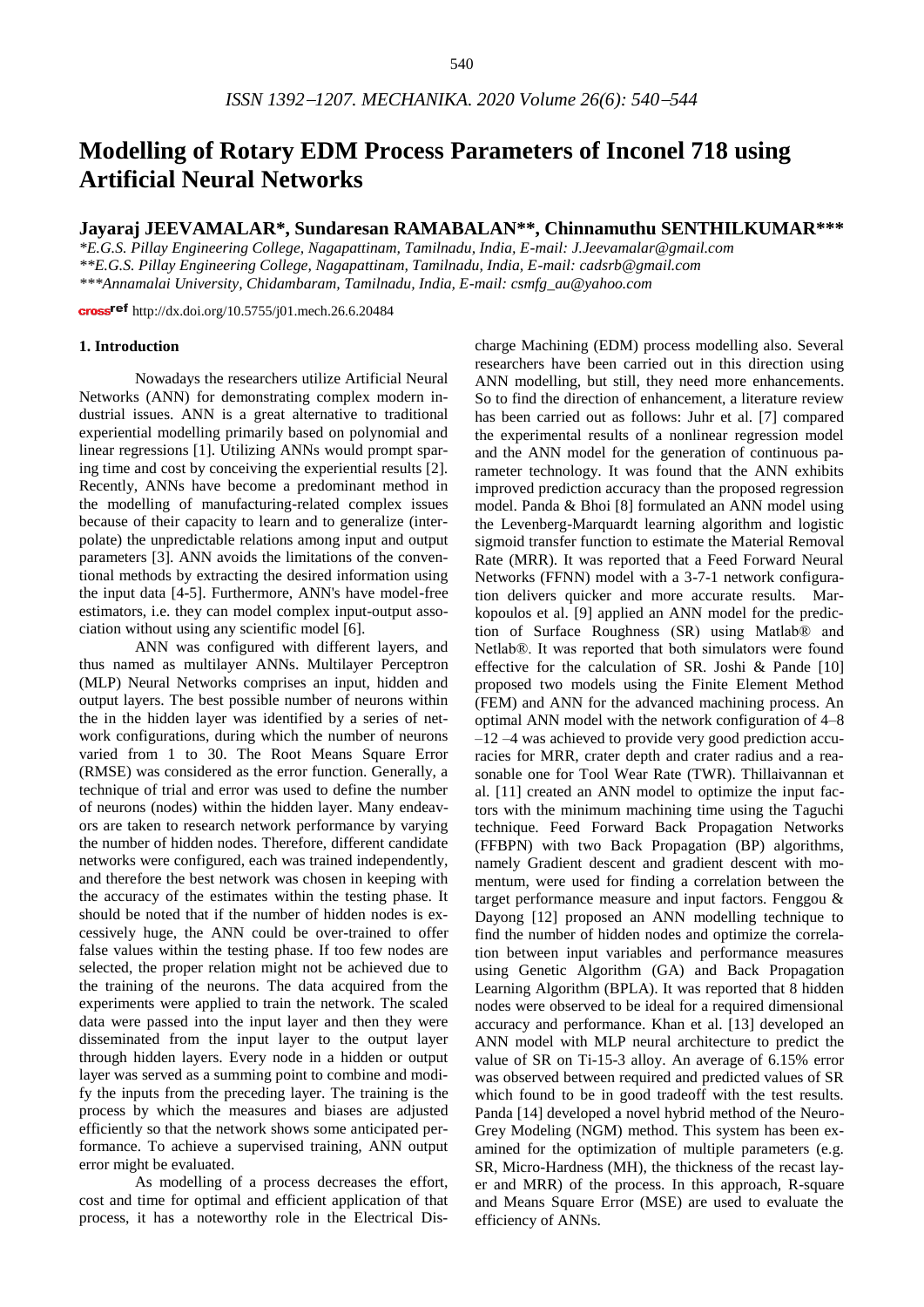Several researchers reported that the Back Propagation algorithm is the most appropriate approach for handling large learning problems. Based on the structure of an ANN in a problem solution, they can be classified into two types: (i) Feedback Neural Networks (FBNN) and (ii) Feed Forward Neural Networks (FFNN). The FBNNs have widely used an algorithm due to their simple structure and ability to analyze the problem mathematically. The Back Propagation Neural Networks (BPNN) scheme has mathematically strong learning ability in training and relating input and output variables [15]. They are usually called feed-forwarded, multi-layered networks. The multilayer preceptor trained BP algorithm has been observed very successfully in this research.

In the FFNN model, each layer comprises a set of nodes that share an equivalent input and output links, but that does not connect with the other nodes in the same layer. Moreover, links are strictly concerned with a directed graph: from the input to the output. Using a sigmoid transfer function for the hidden layer and linear transfer function for the output layer are known to be universal approximates. Mathematically training a network is supposed to minimize the error of a cost function, such as the Mean Squared Error function. A commonly used performance function is that the MSE which tries to minimize the average squared error between the networks output and thus the output value over all the instance pairs.

This research considers the factors, which could affect the efficiency of the ANN model established, according to the item required by the Matlab 2009 toolbox to develop the ANN model. Each input node denotes an input parameter while the output neurons provide the dependent response. Hidden layers are used to perform nonlinear transformations on the input space and are used for computation purposes.

#### **2. Design of experts**

Workpieces of sliced into 3 mm thickness from 25 mm diameter rod of Inconel 718 using wire cut EDM. ELEKTRA M100 die sinking machine was used for experimentation. The specification of this machine is max working current – 25 Amp, work table size -550 x 350 mm, Power supply-3 phase, 440V, 30-50 Hz. Table 1 gives details of the experimental design. MRR and average Surface Roughness are considered as output responses.

Experimental levels

Table 1

| Sl. No. | Process parameters       | Unit | Levels |      |      |
|---------|--------------------------|------|--------|------|------|
|         | Peak current $I_n$       | Amp  | 10     | 12.5 | 15   |
|         | Pulse-on time $T_{on}$   | μs   | 500    | 1000 | 1500 |
|         | Pulse-off time $T_{off}$ | us   | 200    | 500  | 800  |

In this study, 20 electrodes are selected for experiments. The tools of 12 mm exterior and 9 mm interior diameters, made up of copper material were made using conventional machining techniques and is shown in Fig. 1.

From the detailed from the literature, it's clear that gaining the specified level of Material Removal Rate (MRR) and Surface Roughness (SR) is a challenging task for super alloys. Therefore, during this study, MRR and SR were identified as the output responses. MRR is calculated based on the weight before and after the machining of the

workpieces. Machining time was measured employing a stopwatch. Roughness was calculated at three different randomly selected locations and average SR values are considered. The experiments were performed by  $L_{20}$  Orthogonal Array.



Fig. 1 Photographic image of the tool

#### **3. ANN model description**

ANN is a flexible computing technique which can train and correlate input-output factors to resolve intricate non-linear problems. The ANN validation has been established using the NN toolbox of Matlab 2009 software. To train the network, a multilayer Feed-Forward Network with Back Propagation (BPNN) algorithm was used. In the present method, ANN is used for solving non-linear model which is easy to use and apprehend as compared to statistical techniques. ANN with BPLA is extensively utilized in solving numerous classifications and forecasting problems.

Modelling of Electrical Discharge Drilling (EDD) processes with BPNN consists of three stages: training, testing and validation of the networks with experimental machining data. The training data contains values for *I<sup>p</sup>* (A),  $T_{on}$  (B) and  $T_{off}$  (C) and therefore the associated outputs are MRR and SR. Total 20 sets of data were used, out of which 14 were selected randomly and used for training purposes whereas the remaining 3 data sets were used for testing and 3 datasets were used for validation purposes. Before modelling, the data might be trained and therefore the mapping to be understood. It is important to process the experimental data into patterns. The training/testing pattern vectors were moulded and formed with an input condition vector  $P_i$  and therefore the corresponding target vector,  $T_i$ .

$$
P_i = \begin{bmatrix} \text{Peak Current (A)} \\ \text{Pulse - on time (B)} \\ \text{Pulse - off time (C)} \end{bmatrix},
$$
 (1)

$$
T_i = \begin{bmatrix} Material\,Renoval\,Rate\,(MRR) \\ Surface\,Roughness\,(SR) \end{bmatrix} .
$$
 (2)

A trial and error method has got to be used for estimating the number of nodes within the hidden layer. As such, efforts have been taken to analyze network performance with a distinct number of hidden nodes.

Therefore, some of the candidate networks are configured each trained independently, and therefore the optimum one was chosen according to the accuracy of the estimates in the testing phase. It should be observed that if the number of hidden nodes is just too large, the ANN, could be over-trained giving false values within the testing phase if too few nodes are selected, the mapping won't be achieved due to under-training of three nodes (i.e. for *Ip*, *Ton* and *Toff*). Two nodes within the output layer represent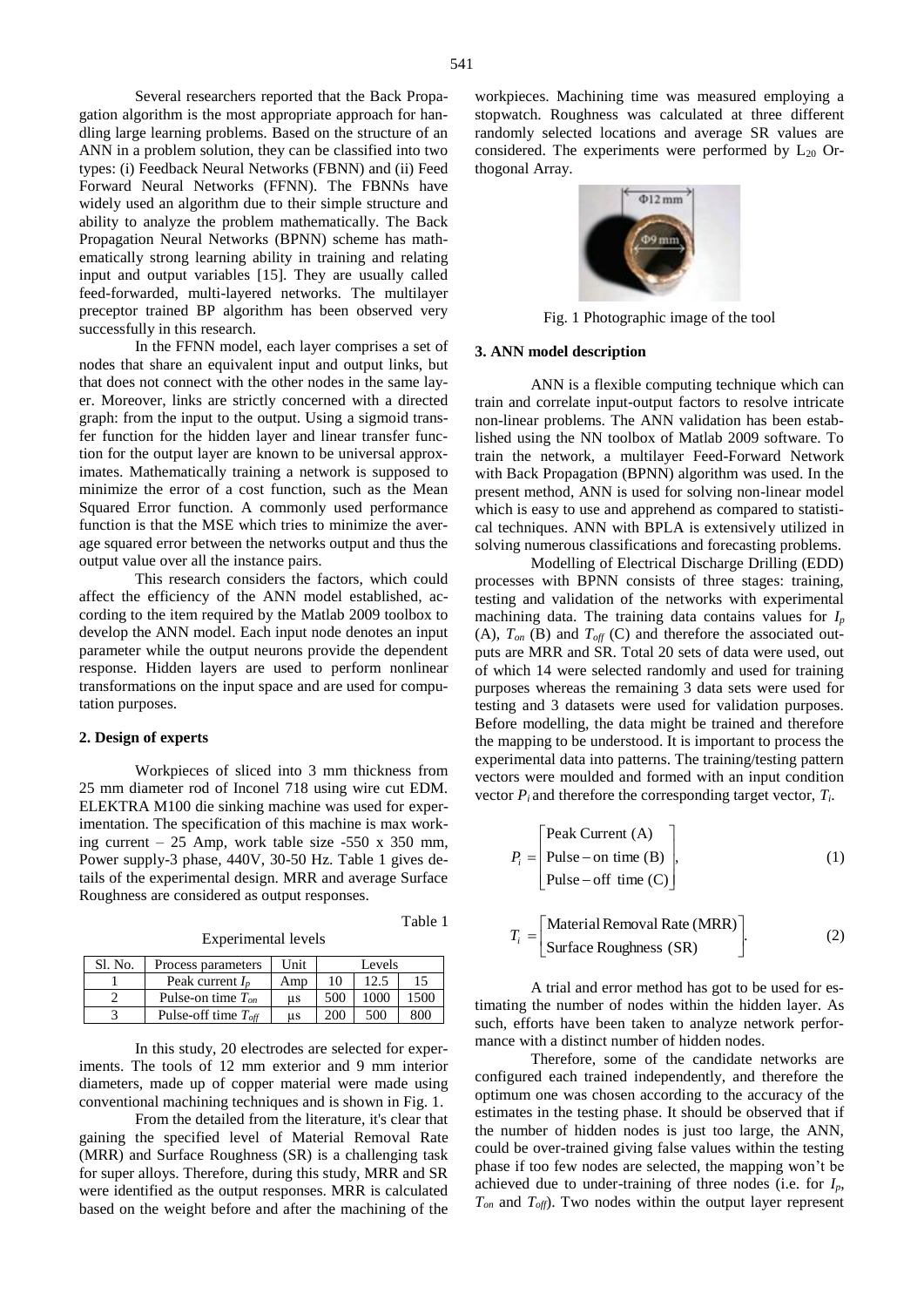the output responses (i.e. for MRR and SR). The data used for training the ANN model are tabulated in Table 2.

Table 2

ANN model data for Rotary tool EDD

| Name                          | ANN model         |  |  |
|-------------------------------|-------------------|--|--|
| Network type                  | FFBP model        |  |  |
| Number of nodes hidden layers |                   |  |  |
| <b>Transfer function</b>      | <b>PURELIN</b>    |  |  |
| Training function             | <b>TRAINLM</b>    |  |  |
| Learning function             | <b>LEARNGDM</b>   |  |  |
| Performance function          | Mean square error |  |  |
| Number of nodes               |                   |  |  |
| SS error                      | 0.03405           |  |  |
| Number of epochs              |                   |  |  |
| Validation checks             | 5                 |  |  |
| Learning factor               | 0.6               |  |  |

The ANN has trained with Levenberg-Marquardt backpropagation algorithm (TRAINLM). The input layer consists of 3 nodes for three decision variables of the study (i.e.  $I_p$ ,  $T_{on}$  and  $T_{off}$ ). The hidden layer consists of 7 nodes and the output layer consists of two nodes for MRR and SR.

The consistency of the built ANN is highly dependable not only on the algorithm of ANN training and its parameters but also on several architectural parameters of ANN. Above all, theoretical and practical context is restricted to help with the systematic selection of ANN parameters through the entire development and training phase of ANN. Because of this, ANN parameters are usually set by an extremely time-consuming experience in trial and error procedures. In this way, the optimal settings of ANN parameters are not guaranteed to achieve the best quality. The ANN training module is shown in Fig. 2.



Fig. 2 ANN training module

To have the maximum efficient ANN simulation model, seven model architectures had been tested for every set of input parameters. The number of neurons inside the hidden layer was varied from 2-9. The performance and regression graphs for MRR and SR obtained using rotary tool EDD are presented in Figs. 3 and 4 correspondingly. Successful training was realized after 9 iterations with MSE error of 0.03405 and 5 validating checks. The Rvalue for the training data was at 0.99978 and the R-value for the testing data was 0.86677 for rotary tool EDD.



Fig. 3 Performance curve



Fig. 4 Regression Plots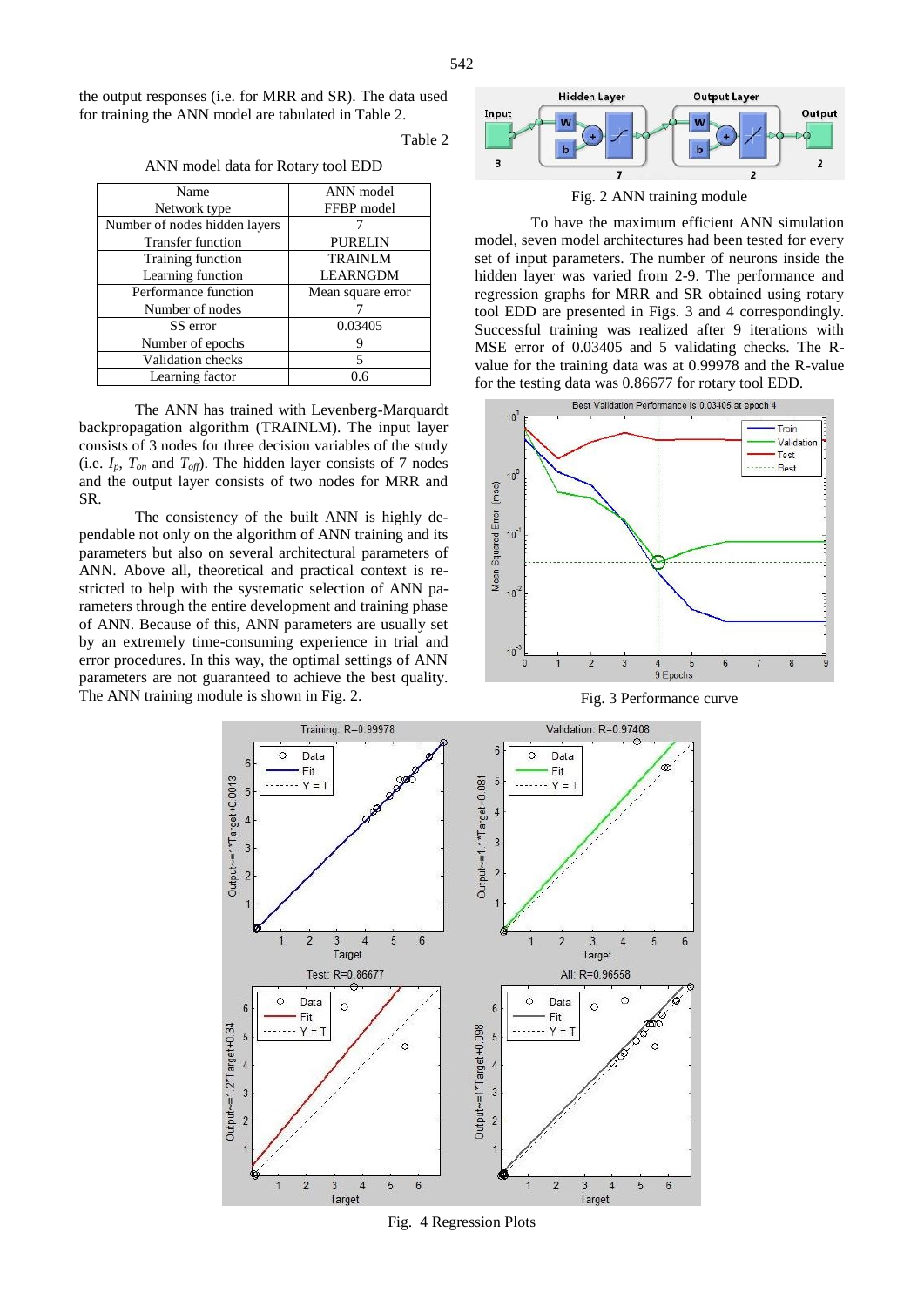#### **4. Verification of trained networks**

Table 3 compares the experimental results and ANN predictions concerning MRR and SR for the rotary tool EDD as well as given the error. It was found that the ANN model shows a good agreement between the actual and the predicted results.

Table 3

Comparison of experimental and ANN values

| Runs | MRR, g./min. |       | Error    | $SR, \mu m$ | Error |          |
|------|--------------|-------|----------|-------------|-------|----------|
|      | Exp.         | Pred. |          | Exp.        | Pred. |          |
| 1    | 0.042        | 0.043 | $-0.001$ | 4.845       | 4.827 | 0.018    |
| 2    | 0.065        | 0.064 | 0.001    | 4.452       | 4.731 | $-0.279$ |
| 3    | 0.167        | 0.165 | 0.002    | 4.036       | 4.004 | 0.032    |
| 4    | 0.211        | 0.206 | 0.005    | 5.503       | 5.32  | 0.183    |
| 5    | 0.174        | 0.157 | 0.017    | 3.651       | 3.976 | $-0.325$ |
| 6    | 0.163        | 0.173 | $-0.01$  | 5.108       | 5.291 | $-0.183$ |
| 7    | 0.221        | 0.208 | 0.013    | 4.582       | 4.792 | $-0.21$  |
| 8    | 0.263        | 0.251 | 0.012    | 6.269       | 5.744 | 0.525    |
| 9    | 0.152        | 0.162 | $-0.01$  | 4.406       | 4.196 | 0.21     |



Fig. 5 Comparison of experimental and ANN outputs on MRR

#### **5. Conclusions**

In the current work, the ANN model has been developed for the EDM drilling process for machining of Inconel 718 with the hollow tubular copper electrode. The training and testing of ANN for input-output patterns are administered by through Neural Network Toolbox in Matlab 2009 software package. An ANN was selected, trained, tested, and validated, then implemented for the simulation to reinforce MRR and SR. From the experimental investigation, the subsequent conclusions are derived.

1. The results of the ANN model showed close matching between the model outputs and thus the measured outputs. It had been understood that the performance of ANN in mapping nonlinear relationships among inputs and outputs was good. The estimated machining output with the actual machining performance and a good performance agreement was obtained.

2. From Table 3, it is clear that the maximum error is 0.017 for experiment number 5; the minimum is 0.00 for experiment number 16 for MRR. In the case of SR, the maximum error is 0.525 for experiment number 8; the minimum is 0.018 for experiment number 1. It had been observed that the calculated error was within the permissible limit range of  $\pm 10\%$ . Obtained results revealed a good trade-off between experimentation and ANN predictions.

| Runs | MRR, g./min. |       | Error    | $SR$ , $\mu$ m | Error |          |
|------|--------------|-------|----------|----------------|-------|----------|
|      | Exp.         | Pred. |          | Exp.           | Pred. |          |
| 10   | 0.176        | 0.189 | $-0.013$ | 5.768          | 5.376 | 0.392    |
| 11   | 0.125        | 0.123 | 0.002    | 6.454          | 6.228 | 0.226    |
| 12   | 0.172        | 0.189 | $-0.017$ | 3.38           | 3.72  | $-0.34$  |
| 13   | 0.134        | 0.14  | $-0.006$ | 3.684          | 3.645 | 0.039    |
| 14   | 0.156        | 0.16  | $-0.004$ | 4.42           | 4.402 | 0.018    |
| 15   | 0.124        | 0.129 | $-0.005$ | 5.417          | 5.408 | 0.009    |
| 16   | 0.122        | 0.122 | 0.000    | 5.347          | 5.408 | $-0.061$ |
| 17   | 0.138        | 0.129 | 0.009    | 5.47           | 5.408 | 0.062    |
| 18   | 0.126        | 0.129 | $-0.003$ | 5.243          | 5.408 | $-0.165$ |
| 19   | 0.123        | 0.129 | $-0.006$ | 5.651          | 5.408 | 0.243    |
| 20   | 0.126        | 0.129 | $-0.003$ | 5.468          | 5.408 | 0.06     |

The comparison of the experimental results and the ANN predictions of MRR and SR for the rotary tool electrical discharge drilling process are shown in Figs. 5 and 6. These figures show a close relationship between these two output performances. Hence, the ANN is capable of predicting the performance measures for the given range of input parameters.



Fig. 6 Comparison of experimental and ANN outputs on SR

#### **References**

1. **Kose, E.** 2008. Modeling of colour perception of different age groups using artificial neural networks, Journal of Expert Systems with Applications 34(3): 2129- 2139.

[https://doi.org/10.1016/j.eswa.2007.02.036.](https://doi.org/10.1016/j.eswa.2007.02.036)

- 2. **Shabanzadeh, P.; Senu, N.; Shameli, K.; Ismail, F.; Mohagheghtabar, M.** 2013. Application of artificial neural network (ANN) for the prediction of size of silver nanoparticles prepared by green method, Digest Journal of Nanomaterials and Biostructures 8(2): 541- 549.
- 3. **Freeman, J. A.; Skapura, D. M.** 1991. Neural networks: algorithms, applications, and programming techniques. Addison-Wesley Publishing Company, New York.
- 4. **Mandal, S.; Sivaprasad, P. V.; Venugopal, S.; Murthy, K. P. N.** 2009. Artificial neural network modelling to evaluate and predict the deformation behavior of stainless steel type AISI 304L during hot torsion, Journal of Applied Soft Computing 9(1): 237-244. [https://doi.org/10.1016/j.asoc.2008.03.016.](https://doi.org/10.1016/j.asoc.2008.03.016)
- 5. **Akcayol, M. A.; Cinar, C.** 2005. Artificial neural network based modeling of heated catalytic converter performance, Journal of Applied Thermal Engineering 25: 2341-2350.

[https://doi.org/10.1016/j.applthermaleng.2004.12.014.](https://doi.org/10.1016/j.applthermaleng.2004.12.014)